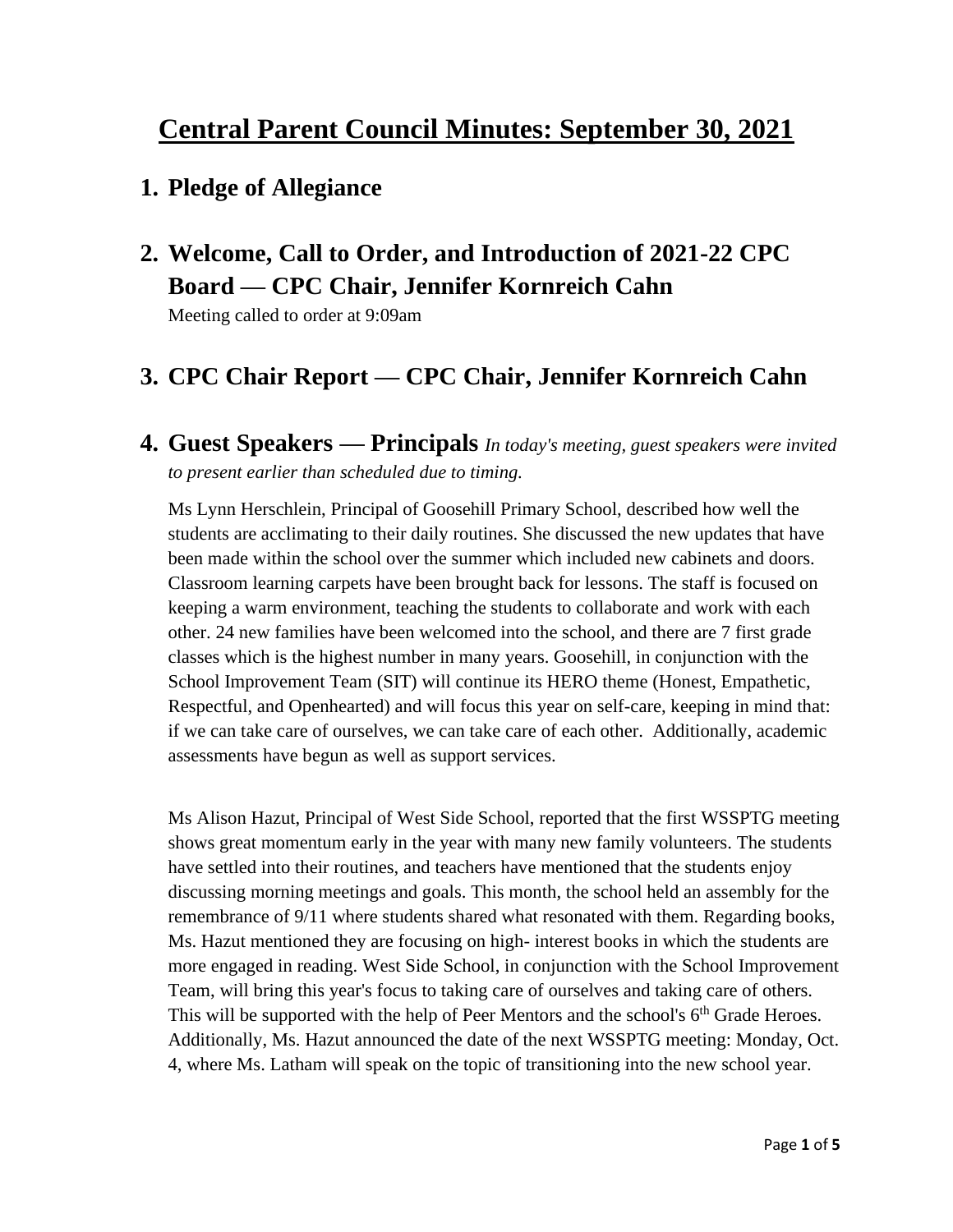Ms. Valerie Massimo, Principal of Lloyd Harbor, reported that the school opened with 374 students, with 45 of those being new students. Student council is up and running and class representative elections will be held soon. This September, the school engaged in a school-wide read. The school-wide read will be maintained monthly, leading students to discuss what the books mean to them; it also brings connection to all those involved. Some of the book themes include courage, hope, teamwork, and generosity. In conjunction with the School Improvement Team, Lloyd Harbor School will pick an official theme this October, keeping the focus on expressing ourselves. Additionally, orchestra, band, and intramurals started this week.

Daniel Danbusky, Principal of CSH Jr/Sr High School, reported that the school had a successful opening. He welcomed and thanked the new administrative team of Assistant Principals; Jason Huntsman (grades 10-12) and Caitlyn Coffey (grades 7-9). Teachers have started their assessments. Mr. Danbusky also expressed his appreciation for those who organized and participated in the 9/11 remembrance ceremony. Additionally, Mr. Danbusky congratulated Caitlin Roberts, CSH High School Senior, who was selected to be a 2022 National Merit Scholarship Semifinalist, a very prestigious honor. Mr. Danbusky reported that making daily live announcements using Bitly as its platform has improved ease of communication. This week, the school is preparing for homecoming and spirit week. In preparation for the upcoming pep rally, Mr. Danbusky remarked that it was great to see this sense of normalcy start to return. Regarding college preparation, he announced that college representatives are making their presence at the school on a regular basis this fall to provide information to the students. This year's School Improvement Team focus will be based on the following idea: Technology is supplementary but should not replace the interaction of human beings.

# **5. Approval of Minutes from the 5/06/2021 CPC Meeting — CPC Secretary, Joann Kuncewitch**

Lynette Simmons moved to approve the May 2021 minutes, and Michele Gulitti seconded.

#### **6. CPC Status & Resolution Report —**CPC Vice Chair, Michele Gulitti

#### **7. CPC Treasury Report —** read by CPC Vice Chair, Michele Gulitti

Although CPC Treasurer, Bernadette Flynn, was not present at this meeting, she submitted a report which indicated that the CPC has engaged in no new activity for the month of August.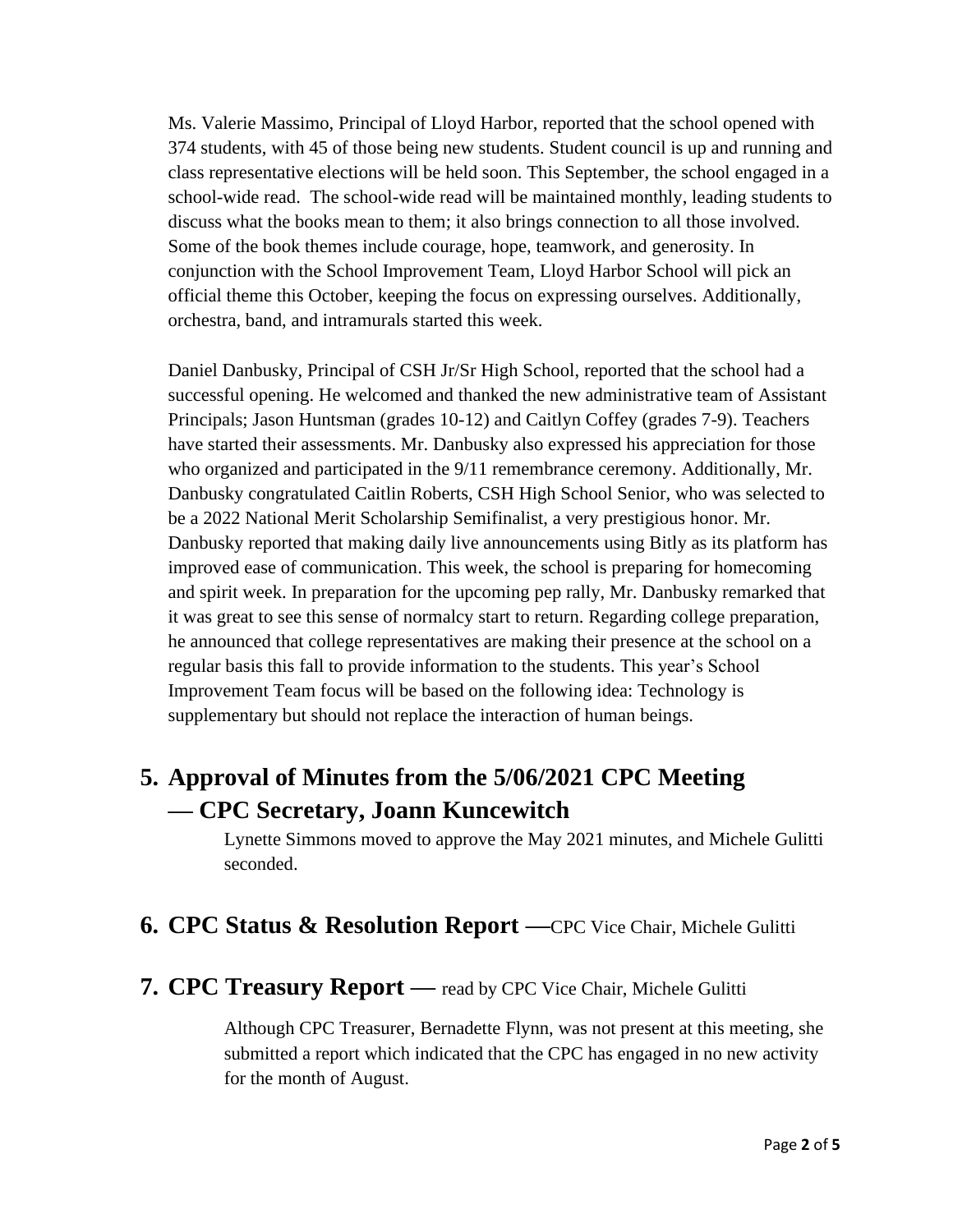#### **8. School and Organization Reports:**

Goosehill Primary School (GHPTG) Lloyd Harbor School (LHSPTG) West Side School (WSSPTG) CSH Junior/Senior High School (CSHPTG) Arts Booster Club (ABC) Cultural Arts Committee (CAC) Families of the Community United with Schools (FOCUS) Special Education Parent Teacher Organization (SEPTO) CSH Educational Foundation

## **9. Guest Speaker — Jill Gierasch, Superintendent of Schools**

Jill Gierasch, Superintendent of Schools, began by thanking the parent involvement throughout the district for their support in the re-opening of this school year. Ms. Gierasch introduced new members of the district administration. She emphasized that the school opening of 2021 is a different year in that the logistics of opening the schools to in-person learning is different than previous years and have required more time in planning. She expressed that the most important goal is to have students learning inperson, in the classrooms, keeping in mind that the students are safe.

Ms. Gierasch thanked all parents for participating in the Back-to-School Night Survey which resulted in welcoming parents in-person to visit their children's classrooms. Additionally, she thanked parents for being mindful of safety protocols. Ms. Gierasch reported that the 9/11 memorial service took place and that it was important to have the students, families, and community come together again for this event. As communication has been a major focus within our school community, the district's communication pathway has been published and is being distributed during Back-to-School nights and can be found on the district website.

Ms. Gierasch stated the district will place its focus on five main goals 1. Curriculum and instruction 2. Student achievement results 3. Staff development 4. Communication 5. Health safety & security.

Regarding DEI (diversity, equity, and inclusion), there has been faculty training. A presentation is being organized to inform the community about what the DEI training has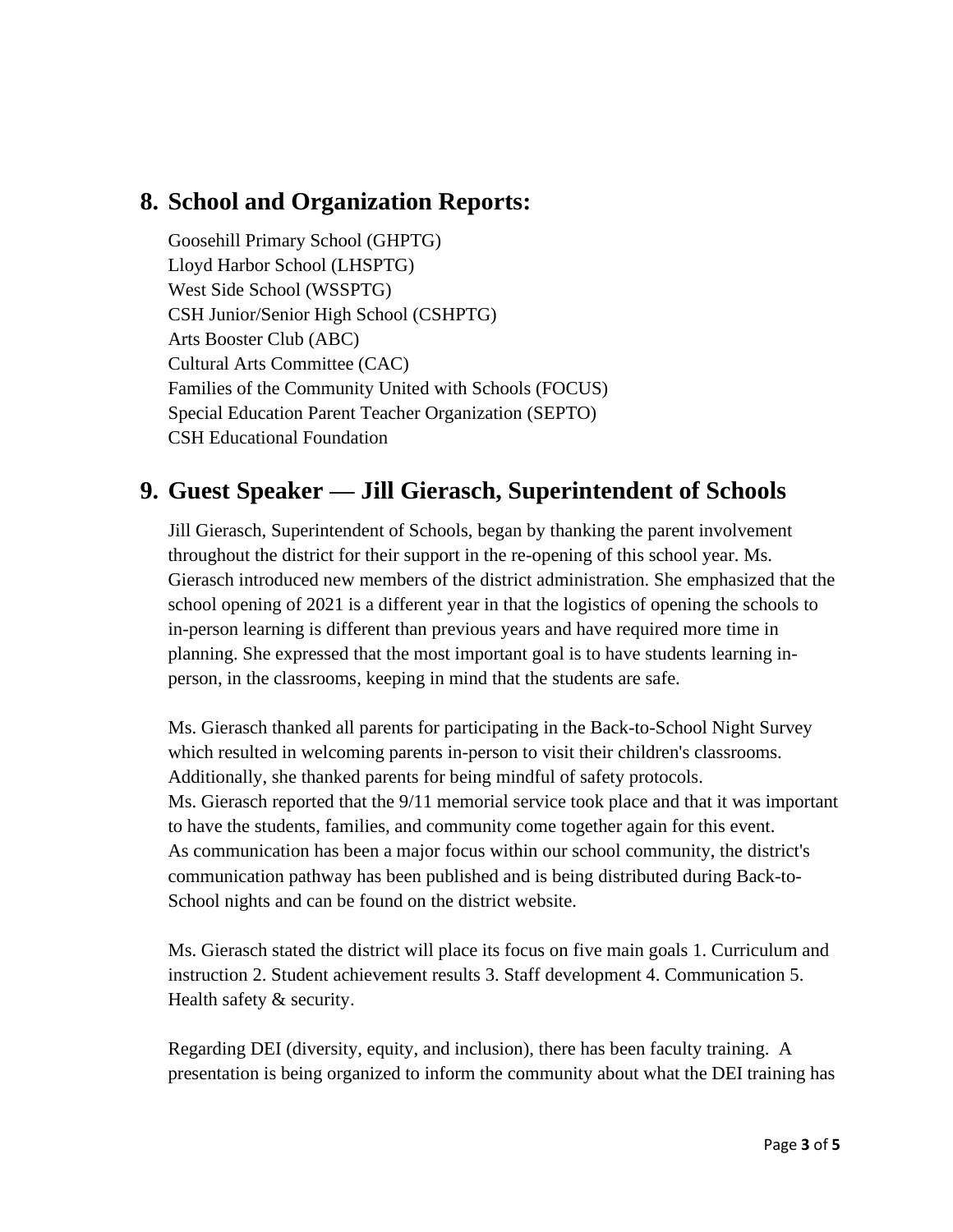entailed. Additionally, the formation of a DEI Task Force will be in the planning stages this October.

In reviewing COVID cases, Ms. Gierasch reported that positive cases of students and staff have shown to be caused by community spread and have not been spread within the district. She requested that everyone stays mindful of our safety outside of the school day.

#### **10. Parent Questions/New Business**

A few parents asked questions on the topic of the DEI Task Force (Diversity, Equity, and Inclusion). One question was about the start-date of the Task Force meetings. Ms. Gierasch responded that the goal is to have Task Force representatives selected in the following weeks, with meetings likely to start in the beginning of November. Another parent asked how the selection process will be conducted for the representatives of the Task Force. Ms. Gierasch responded that the Task Force will comprise a broad range of community members including but not limited to parents, board member(s), PTG representatives, students, and community partners such as library representatives. The final details of the selection process are currently being worked out. Ms. Gierasch added that the DEI Task Force meetings will have focus points to discuss topics in the format of small group discussions in order to create a collective collaboration.

A few parents had concerns regarding academic exams. One parent stated that while students are receiving their exam grades, in several instances they have not been able to review which questions were incorrect. Another parent added that this has been an ongoing issue for years and they are seeking an explanation. Parents expressed students need to review their test questions to clearly understand their subjects and to become stronger students. Another parent asked if there's a timeframe from the time students take an exam, to the time students receive feedback on an exam. Ms. Gierasch agreed that students need to understand what they got wrong and will examine this issue, as well as a guideline of time for feedback on exams and assignments.

A parent requested for the district to send notifications to parents at times when items from the reopening plan change.

A parent asked about teacher observations and how it is determined that they are preannounced vs announced. Ms. Gierasch described the observation procedure in response.

Regarding Summer Reading Lists, a parent inquired who is responsible for deciding which books are 'suggested' vs. 'required'. Ms. Gierasch stated that right now, there's no answer as to who in particular leads that responsibility, however the Cold Spring Harbor